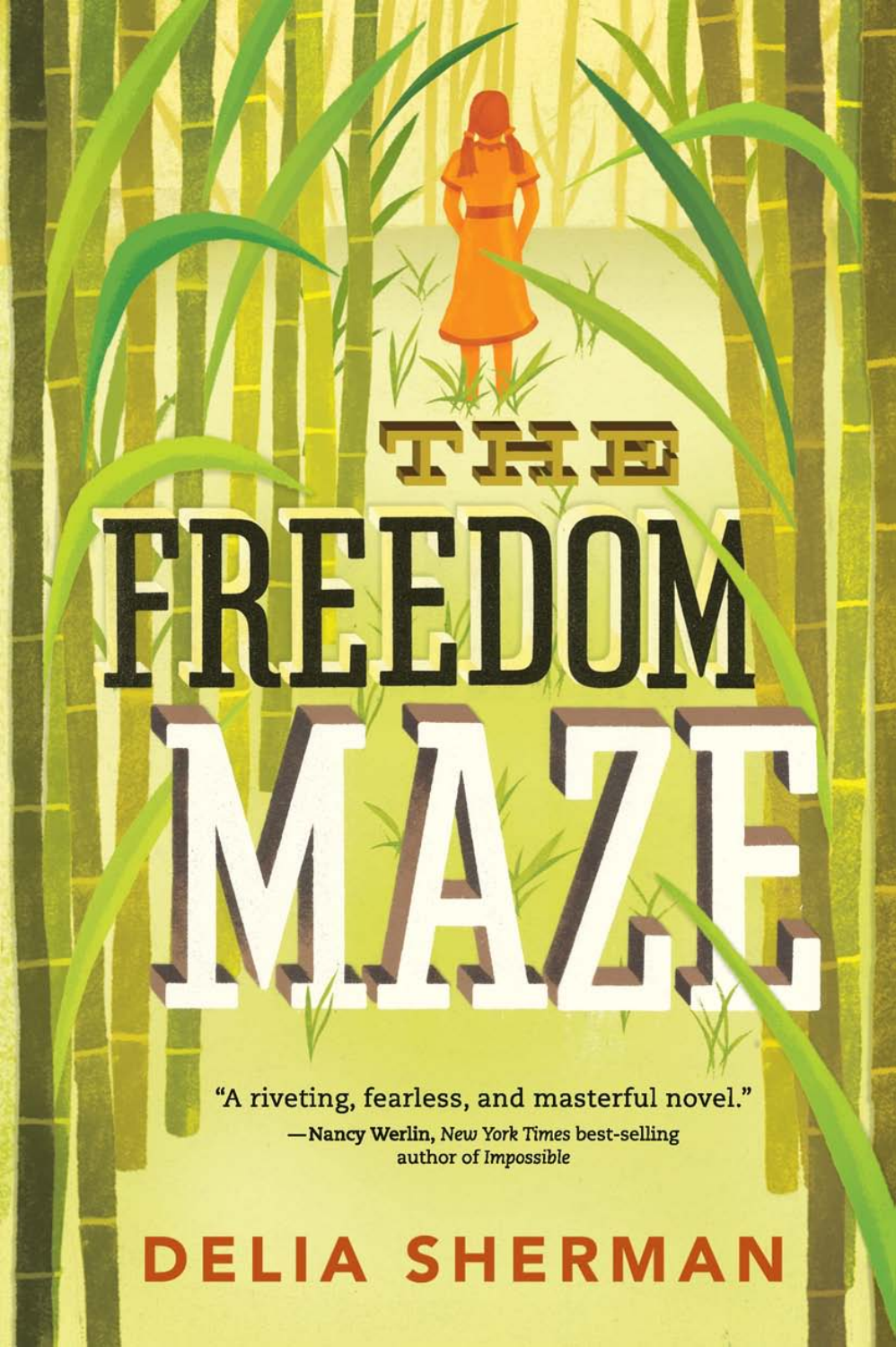## **Chapter 1**

*Sophie Martineau looked out the window of her mother's 1954 Ford*  station wagon and watched her life slide behind her into the past.

It was raining. It rained a lot in May in Louisiana, but Sophie couldn't help feeling this rain was personal. It was bad enough to be saying good-bye to her friends and her school and the house she'd grown up in to spend the summer stuck out in the bayou with Grandmama and Aunt Enid, knowing she'd be coming back to a different neighborhood and a different school in the fall. Doing it in the rain was just rubbing her nose in it.

They drove past her best friend Diana Roget's house. In the wet, the big stucco house was grim and uninviting—just like Mrs. Roget after Papa up and moved to New York. Once the divorce was final, she hadn't even allowed Diana to come over any more, and Sophie wasn't invited to Galveston as she had been every summer since third grade. It was like Mrs. Roget thought divorce was catching, like cooties. Although she'd denied it, Sophie suspected Diana thought so, too.

They stopped at a red light and Mama glanced over. "You're very quiet. Are you thinking about your big adventure?"

"Yes, ma'am." The fib came automatically. Life was easier when Sophie told Mama what she wanted to hear.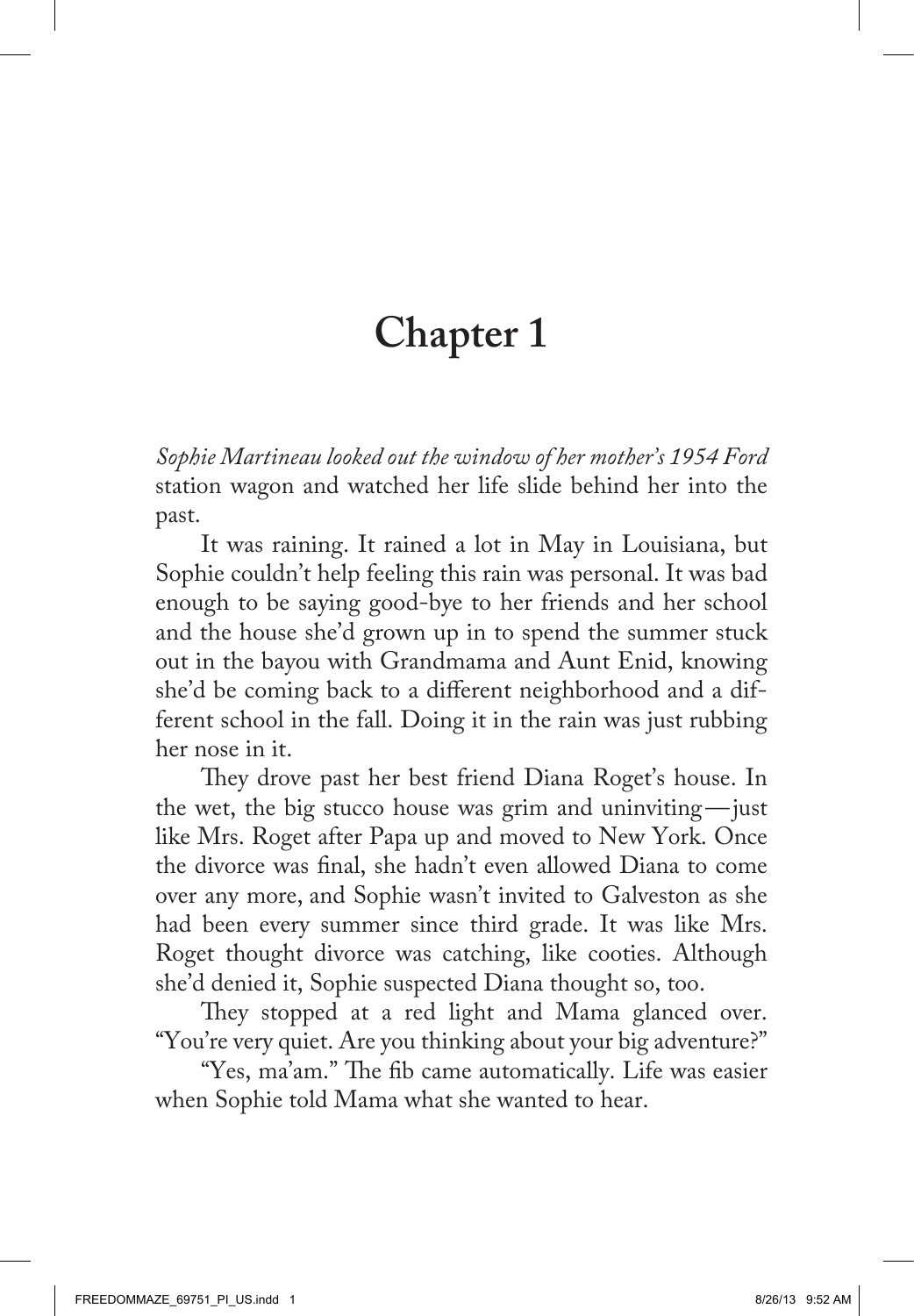"What a sad little voice! You're not nervous, are you? You used to love Oak Cottage when you were small."

"I'm afraid I don't remember very much."

This was beyond a fib and right on into a lie. Sophie had hated visiting Oak Cottage, even for a weekend. Even though she'd only been six at the time, she had very vivid memories of uncomfortable meals where Grandmama talked about how much better everything had been when she was a girl, Papa made silly jokes, and Mama radiated chill like an open refrigerator. There was no air-conditioning at Oak Cottage, and too many bugs. The idea of spending a whole summer there was hardly bearable. But with Mama working all day and going to Soule College at night so she could be a Certified Public Accountant, and no money for camp, there wasn't any other choice.

"Don't tell me you don't remember Aunt Enid's garden," Mama said. "All those beautiful roses! And Grandmama's snuffbox collection. You'd play with them by the hour, just as I did when I was a little girl. You haven't forgotten that, have you?

"No, ma'am." Another lie. "Of course not."

The light turned green, and they took off again.

Now she thought about it, Sophie did have a vague picture of herself sitting on a very high bed, making patterns with bright little boxes. Her memory of Oak Cottage itself was a lot more vivid. It looked like an ogre in a fairy tale, big and green, with two angry-looking windows sticking out of the roof for eyes and steep red steps up to the gallery that stretched across the front like a toothy mouth. She'd screamed blue murder the first time they visited, and Papa had had to carry her up from the car. He'd laughed when she told him why she was scared, but Mama had been too disgusted to speak to her.

As they reached the Huey P. Long Bridge over the Mississippi, the rain shut off like a faucet, the sun came out,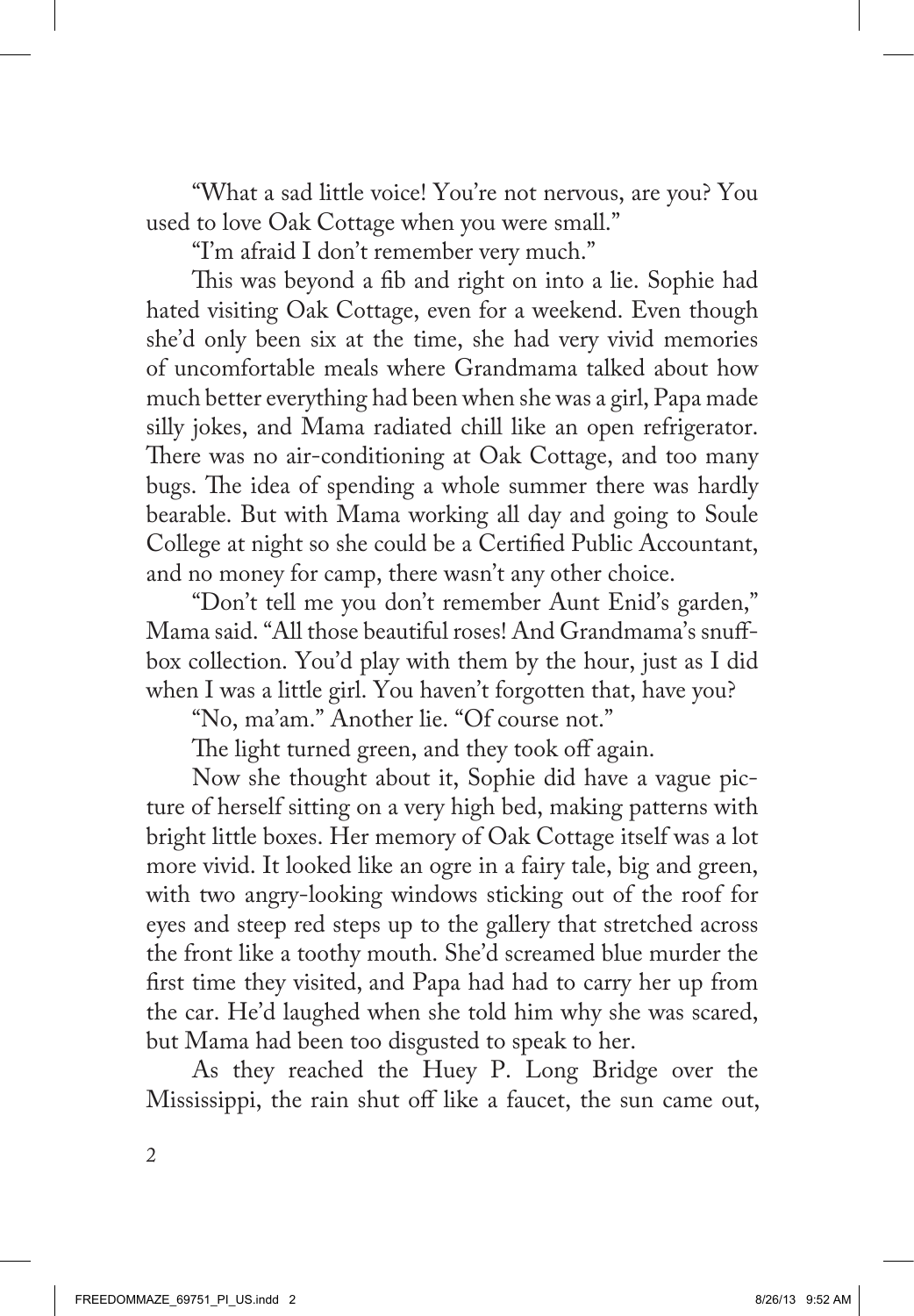and the Ford turned into a sticky steam bath. Sophie stood it as long as she could, then cranked the window down an inch.

"What on earth are you doing?" Mama asked.

"Letting in some air. My back's all sweaty."

"Horses sweat," Mama reminded her. "Ladies gently glow. I suppose you can open the window a crack. But put something over your hair, or the wind will blow it into a hooraw's nest."

Sophie's reflection in the window told her that her hair had already frizzed up like cotton candy. But she knew that arguing with that particular tone of voice was useless, so she tied a silk scarf around her head before rolling the window down all the way.

Hot air hit her face like a sponge soaked in gas fumes and swamp water. Sophie thought wistfully of Papa's Cadillac, which had air-conditioning and padded cloth seats that didn't stick to your back like the Ford's woven plastic. Papa liked to drive, and flew along the blacktop with his elbow cocked out the window, singing. He had a deep, clear voice and sang show tunes. "Oh, What a Beautiful Morning" was his favorite.

Mama, on the other hand, gripped the wheel with her hands at ten-to-two exactly and kept her eyes fixed grimly on the road. She never sang—she wouldn't even turn on the radio. Back when Sophie was little, Mama used to pass the time on long car trips telling stories about growing up at Oak Cottage and going to school with all the grades together in one room and reciting "The Wreck of the Hesperus" on Prize Day. It was her second-favorite topic, after The Good Old Days before the War of Northern Aggression, when the Fairchilds had raised sugarcane on Oak River Plantation.

Mama was very proud of being a Fairchild of Oak River. Sophie knew exactly how many acres the Fairchilds had owned at the outbreak of the War of Northern Aggression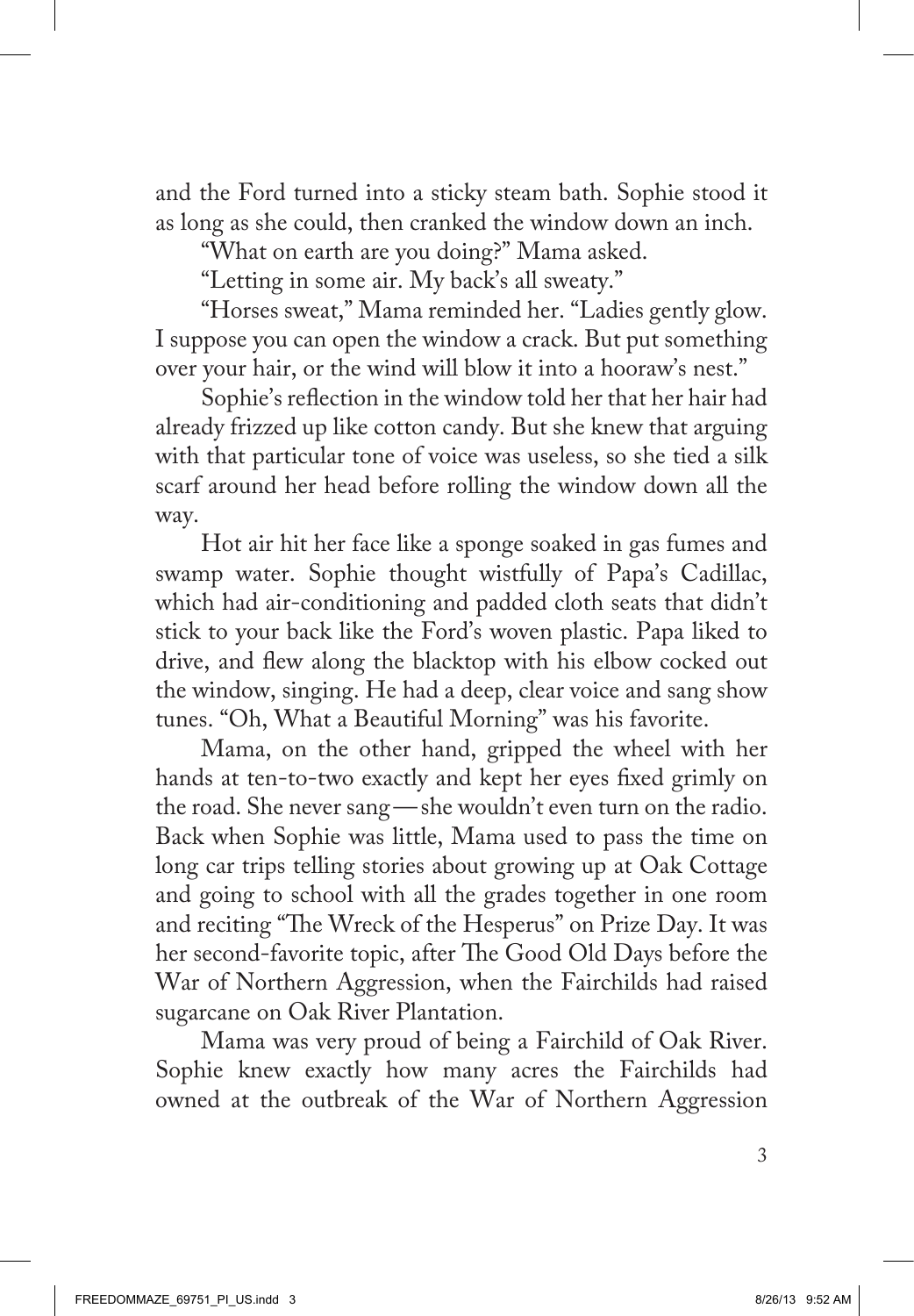(nine hundred), how many slaves (one hundred and fifty), and when Mr. Charles Fairchild III had built his fancy brick plantation house (1850). She'd heard about Mammys (fat, fussy, and comical) and Beaux (dashing, polite, and handsome) and, most importantly, about Southern Belles, who had twenty-inch waists and huge frothy dresses and nothing to do all day but look pretty and decide who they'd dance with at the next ball.

In Sophie's mind, those Southern Belles looked just like Mama. Everybody said Mama was a beauty. Her chestnut hair was wavy and shiny like a Breck Shampoo Girl's, her skin was smooth and creamy, and her waist not much bigger than twenty inches around, even without a girdle. Sophie's puppy fat, frizzy, dishwater hair, imperfect skin, and thick glasses were a great trial to Mama, but she never gave up hope. She made Sophie brush her hair one hundred strokes and scrub her face with lemons every night. She'd even bought her a garter belt and nylons for her thirteenth birthday last year, along with a completely pointless bra that rode up Sophie's chest when she played volleyball. Sophie was wearing them all right now, under her blue seersucker suit and her first pair of high-heel pumps.

*I bet those Belles were bored silly*, she thought viciously. *I bet they didn't dare move because they might sweat and had a special slave to measure their waists and see how they were getting along with looking pretty. I can just hear it: "Why, Miss LolaBelle! I declare, child, you plain as puddin' this mornin'. You best stir yourself if you thinkin' of lookin' pretty today!*"

Past Bridge City, Route 90 plunged straight into swampland. Scrubby woods alternated with wide fields of young sugarcane and ponds of still, dark water spotted with neongreen duckweed. Sophie saw a heron standing stilt-legged in a culvert and a possum lying crushed at the side of the road. Every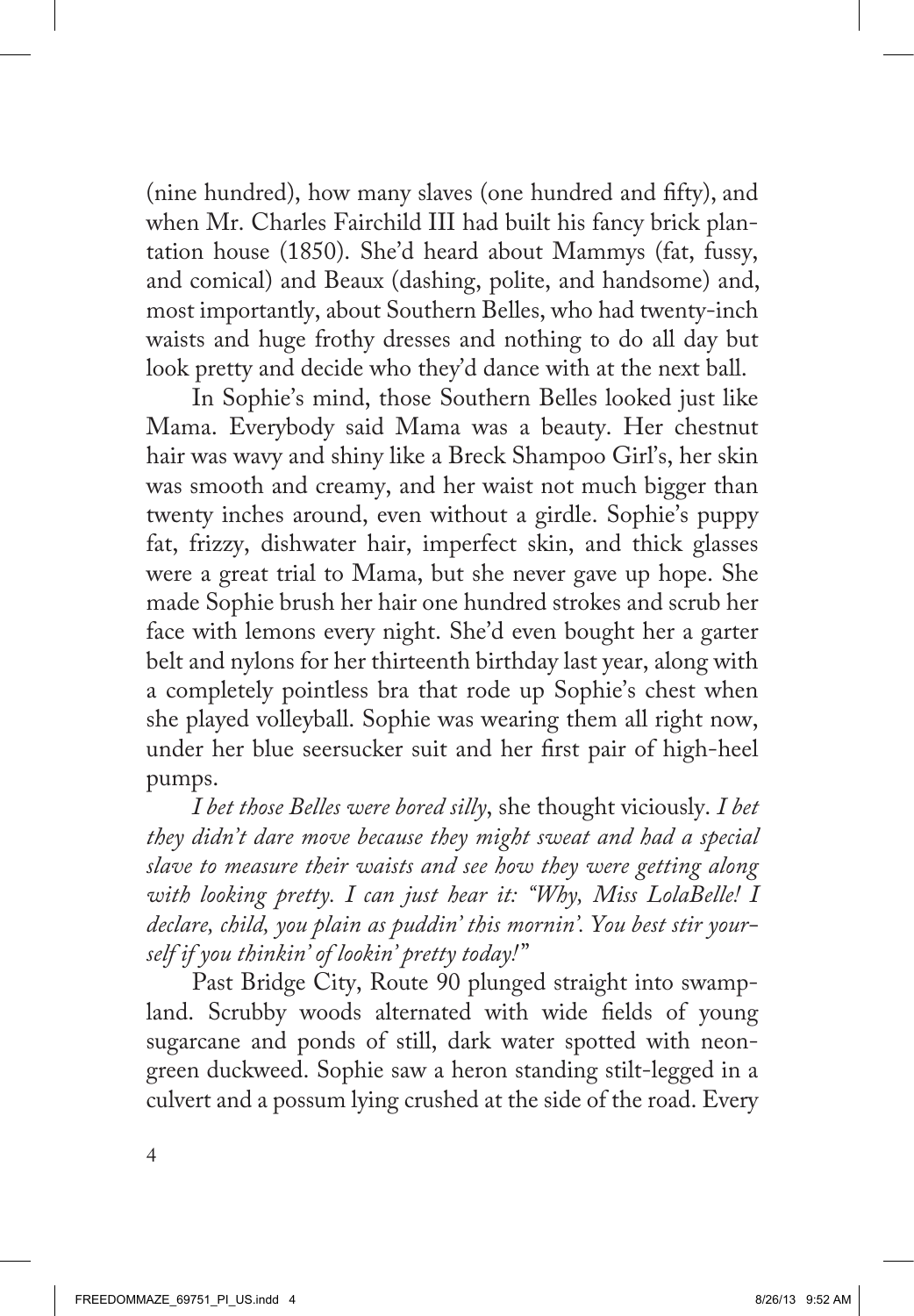so often, a town would pop up—a handful of peeling clapboard houses, a general store, a church, a saloon bar, a filling station.

Mile after mile, Sophie watched it all scrolling past the window and wondered what she was going to do all summer out in the bayou. Unless things had changed, Grandmama and Aunt Enid didn't even have a TV. The nearest movie house was probably all the way up in New Iberia, or even Lafayette. Sophie had packed a suitcase full of her favorite books: *Alice in Wonderland, The Time Garden*, *The Witch of Blackbird Pond*, *Swiss Family Robinson*, *Great Expectations*. But she doubted they'd last the whole summer.

Sophie shifted uncomfortably on the seat, wincing as her garters pinched viciously at the flesh of her thighs. "Mama, can we stop soon?"

Mama considered a moment. "I might could stretch my legs. And a glass of ice tea would be welcome. We'll see if there's a nice drugstore in Morgan City."

Morgan City was a real town, with sidewalks and traffic lights and people and a drugstore with a brand-new neon sign in the window.

Inside, a couple of ceiling fans ruffled the pages of the magazines and comics on the revolving rack. Sophie looked around at the cracked Formica, the faded sign proclaiming Dr. Pepper to be "The Friendly Pepper-Upper!" and the three men in shirtsleeves slouching over the lunch counter, and wished she was back home in Metairie, where everything was nicer.

Mama asked the colored girl behind the counter where the restroom was, and disappeared. Sophie picked up *Little Lulu*. It was from March, 1960, two months old, and she'd read it already at the dentist's. But she pretended to be interested in Lulu's adventures until Mama returned, wiping her hands on her handkerchief.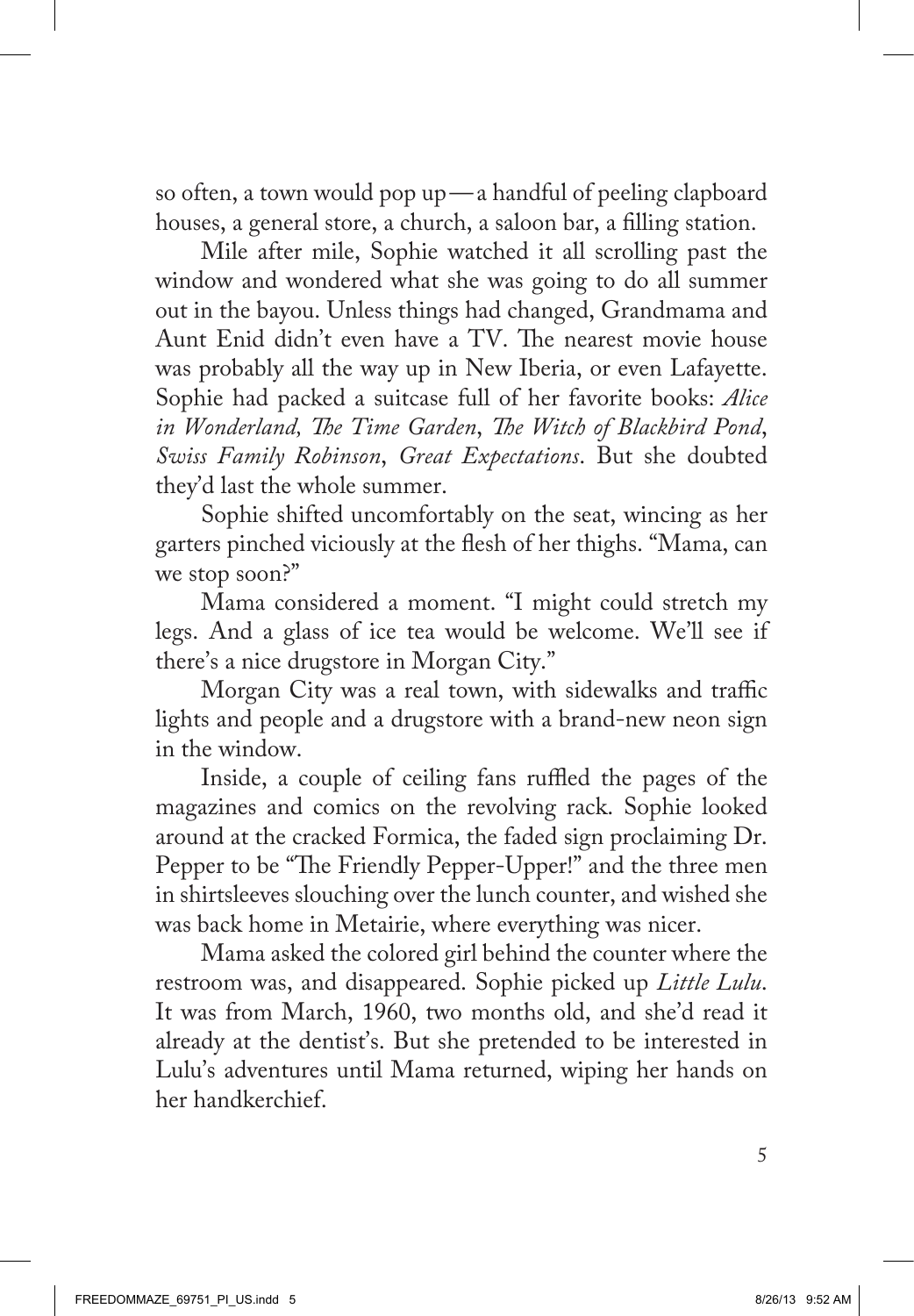"The restroom's nothing to write home about," she said. "But perfectly adequate. Remember to wash your hands with soap and use a paper towel to open the door. I'll order us some tea."

"Can I have a Coca-Cola? Please?"

"We'll see. Don't dawdle."

Above the bathroom door, a hand-lettered sign read Whites Only! Sophie locked the door, wincing at the strong smell of disinfectant, peeled off her nylons and garter belt, and stuffed them into her purse. With any luck Mama wouldn't notice, and if she did, maybe she'd pretend not to. Some battles were too small for even Mama to fight.

When Sophie came out, the men had left and Mama was sitting at the lunch counter, sipping ice tea and chatting with the colored girl like she'd known her all her life. A green bottle of Coca-Cola sat on the counter next to a glass of ice. Guiltily conscious of her stockingless legs, Sophie edged up on a stool and poured herself a glass. It tasted just like it looked, bright with bubbles and the sugar Mama said would rot her teeth.

Sipping and swinging on her stool, she caught sight of a Negro man tapping on the window. The counter girl glanced from him to Mama and shook her head just a little. Sophie was relieved. She didn't mind Negro women—Lily, the colored woman who did for Mama in Metairie, had practically raised her. But Negro men made her nervous. Mama had explained it to her over and over. Negro men, especially young ones, could be dangerous. They were lazy and dirty, and sometimes they drank. Never, under any circumstances, was Sophie to speak to any Negro man she didn't already know.

Well, the only Negro men Sophie knew were Lily's husband, Hector, and Mama's gardener, Sam. She didn't know about Hector—she only saw him when she went to church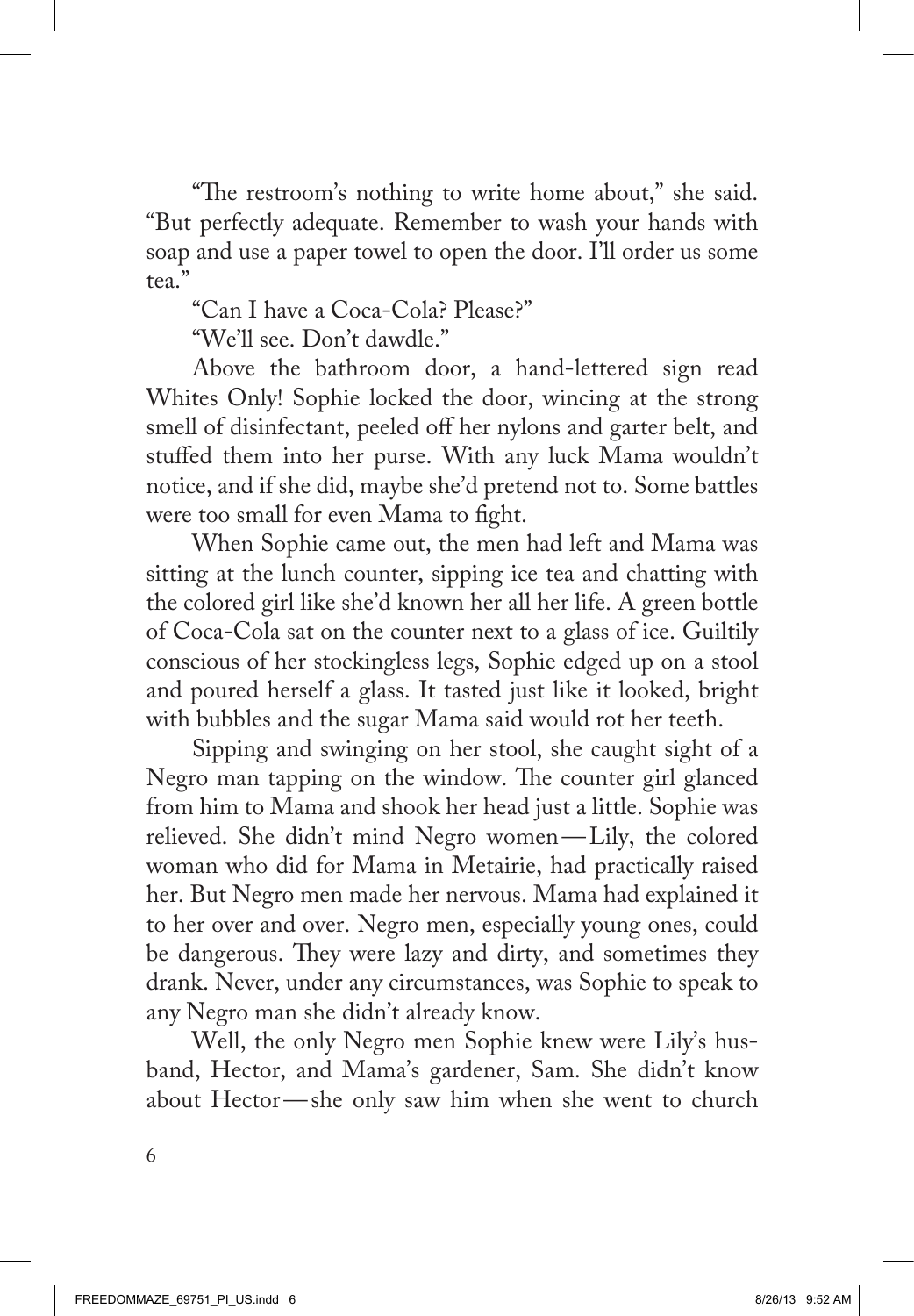with Lily—but Sam was pretty much always busy and couldn't help being dirty, working in the garden all day. She sometimes wondered if Mama might be a little unfair—about Hector and Sam, anyway. Still, talking to strangers made Sophie nervous no matter what color they were, so it wasn't hard to obey.

Mama put down her empty glass and said, "Time to go, darling. We don't want to keep Grandmama waiting, do we?"

For all Sophie cared, Grandmama could wait forever.

Sitting out in the sun, the Ford had gone from steam bath to oven. Mama rolled down her window and handed Sophie a brown paper bag. "For a rainy day at Oak Cottage."

Sophie opened the bag and pulled out *The Secret of the Old Clock*, a Nancy Drew mystery. She looked up, surprised. Nancy Drew books were right on up there with comics on Mama's list of Things Young Ladies Don't Read. "Thank you, Mama."

"You're welcome. Now, close that window. I think it's going to rain again."

Sure enough, the heavens opened. Mama turned on the windshield wipers and slowed the car to a nervous crawl. Then they had to get gas, and then Mama saw an antique shop, and what with one thing and another it was almost four o'clock when they reached Oakwood.

Oakwood looked pretty much like every other town they'd driven through—sleepy, wet, all but deserted. Among the usual weathered clapboard houses, Sophie spotted two churches, a little restaurant called Cleo's Kitchen, a brick building with Trahan's Foundry, 1898 written on it, and a pink and white Victorian house with a sign out front: Iberia Parish Museum.

They drove out into cane fields again. "This used to be Fairchild land," Mama said. "It all belongs to a big commercial grower now, of course. Grandmama's hardly got twenty acres left, and that's all gone to scrub and weeds."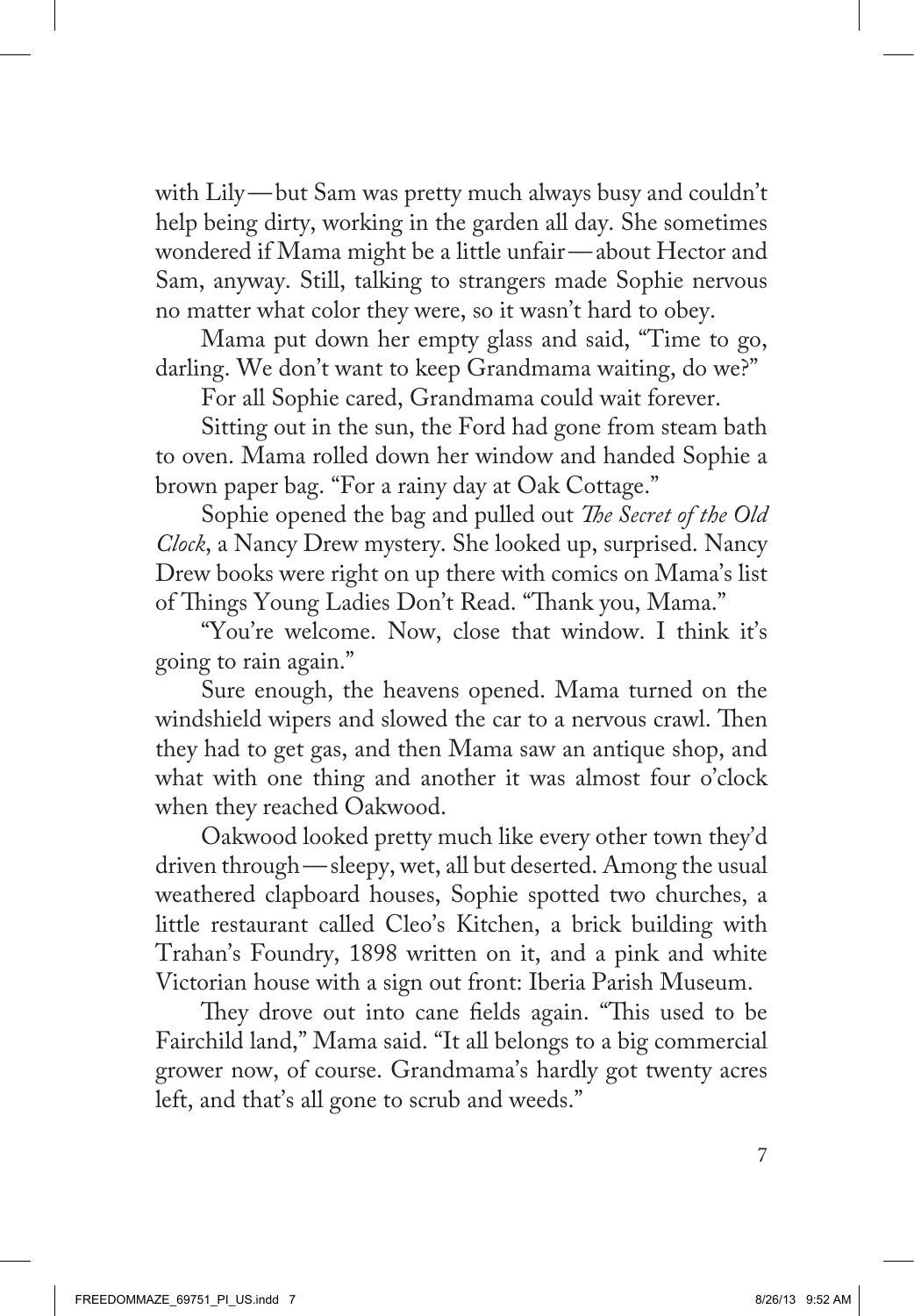Rolling down the window, Sophie breathed damp, clean air and watched the cane flash by, pale green and graceful. Soon she'd be greeting Grandmama and Aunt Enid, curtsying like a perfect little lady and not speaking until she was spoken to. She wasn't looking forward to it.

A thick grove of oak and swamp maple appeared on the left. Mama turned onto a narrow dirt road, canopied with arcing branches. Sophie gasped as the heavy heat pressed down on her chest like a hand. The roaring of a million cicadas soared above the Ford's chugging. Great swags of Spanish moss hung everywhere like cobwebs in a haunted mansion.

"There's the old slave quarters," Mama exclaimed suddenly.

Beyond the dark, dark trees, Sophie caught a glimpse of a group of little silver-brown houses floating hazily in the sunlight, looking, if possible, even spookier than the oak grove. Despite the heat, Sophie shivered and turned her gaze back to the road, which opened into a weedy field scattered with trees. Down next to the bayou, she saw a shabby, deserted-looking house shaded by big old live oaks. Mama bumped the Ford across the field, pulled up in front of the house, put on the parking brake, and turned off the ignition.

"We're home," she said.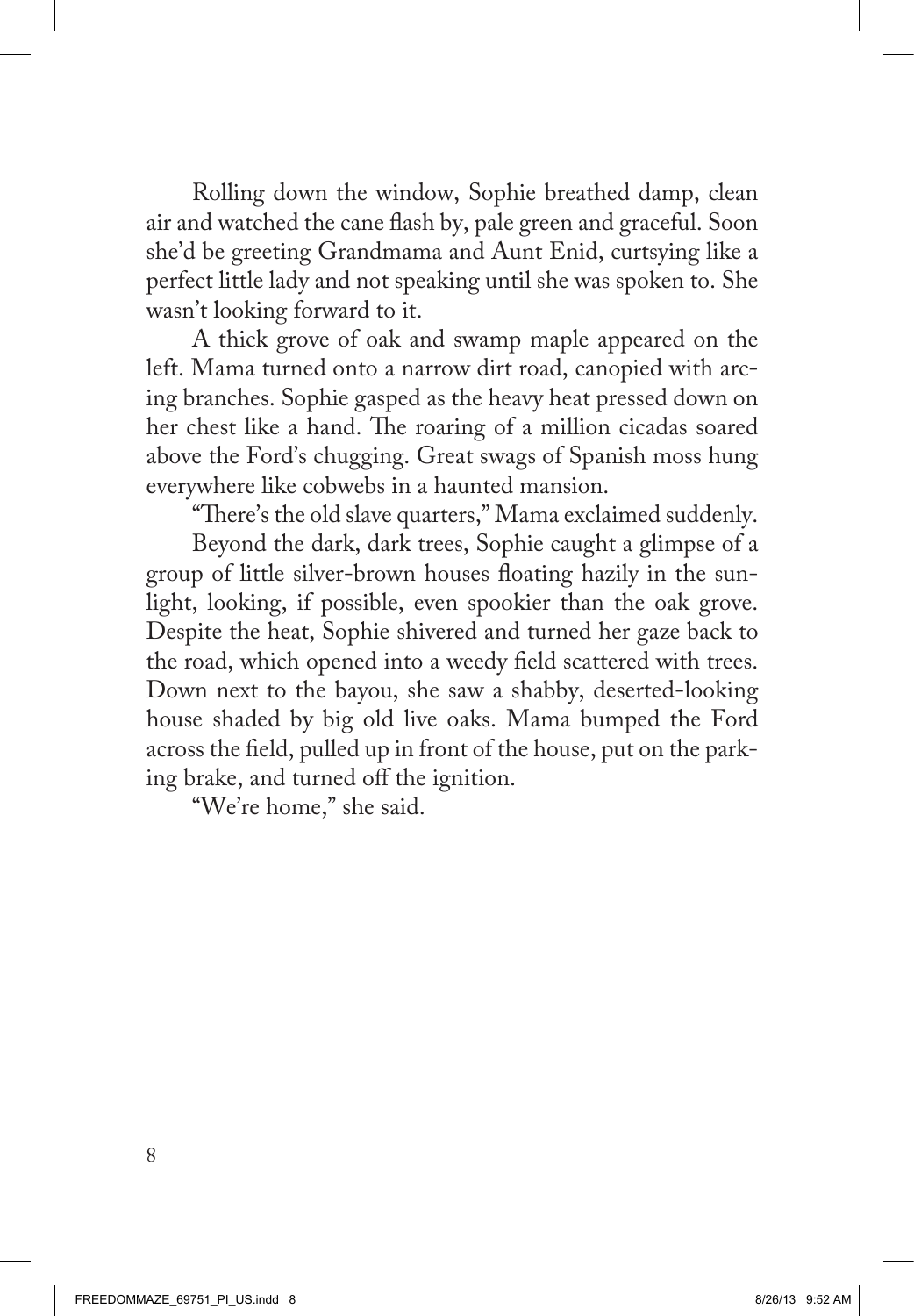## **Chapter 2**

## *Sophie got out of the car.*

Oak Cottage didn't remind her of an ogre anymore. The angry eyes were just dormer windows, the toothy mouth just an old-fashioned gallery. The long tongue was just a stair, its red paint as chipped and faded as the green wooden siding. It was smaller than she remembered.

The screen door screeched. A sturdy woman in a cotton housedress appeared on the gallery, waved, and came down the steps. Sophie recognized her, more from her picture on the piano than memory—Mama's sister, Aunt Enid, as plain as a loaf of brown bread, with graying hair scraped back in a bun and a bony face. It was hard to believe she was Mama's sister, except for their noses: the Fairchild nose, Mama called it—straight and long, with delicate nostrils. Sophie had it, too.

The sisters touched cheeks. "You're looking well, Enid," Mama said. "I'm that glad to get here, I can't tell you! It was an awful trip. Why you don't have that oak drive graded and paved, I'll never understand. How's Mama?"

"Middling." Aunt Enid turned to Sophie and held out her hand. "Hello, Sophie. You've certainly changed since I saw you last."

Sophie shook the hand and curtsied politely.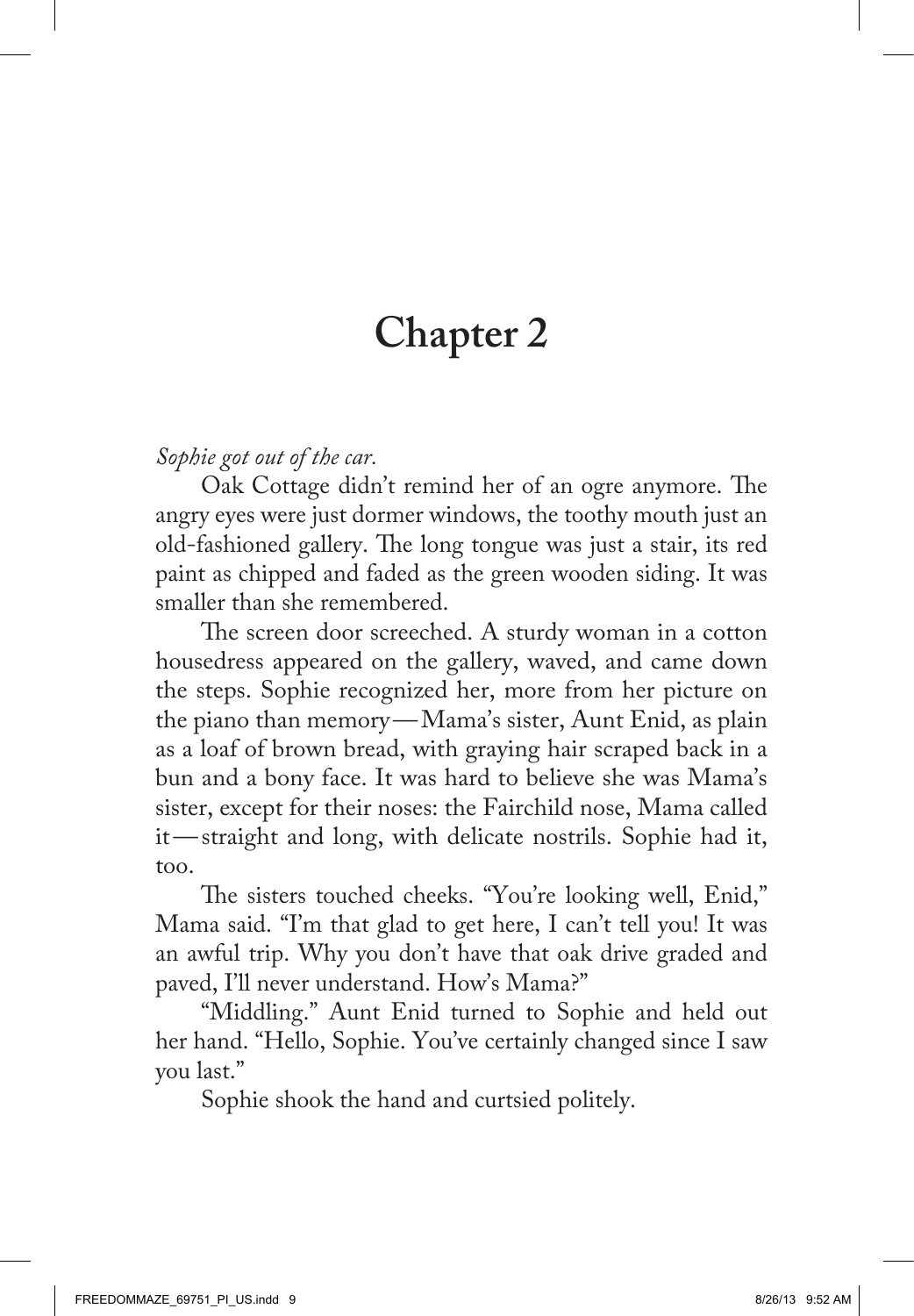"I know I shouldn't be surprised," Aunt Enid said. "Children do grow, after all. How old are you now?"

Before Sophie could answer, Mama said, "Thirteen. Fourteen in July, though you wouldn't think it to look at her."

"I expect she's a late bloomer," Aunt Enid said cheerfully. "Now, you just leave your cases in the car for Ofelia to deal with and come on back to the kitchen. I've got a pitcher of ice tea waiting for you, and biscuits, fresh this morning."

"I don't want you going to any trouble," Mama said.

"Oh, no trouble," Aunt Enid said. "Ofelia made them."

The biscuits were good, but not as good as Lily's. Sophie chewed and chewed, eyes on her plate, thinking of Lily's biscuits, warm and flaky, spread with butter and mayhaw jelly, thinking of Lily, shadow-dark in her white uniform, smelling of laundry and baking and hair oil, sitting at the kitchen table and listening to Sophie tell her about her math teacher and the book she was reading and what Diana said in class.

She missed Diana, but she missed Lily more.

The tea had mint in it, fresh from a little pot on the windowsill, and was delicious. Aunt Enid poured it into cut-crystal glasses from a pitcher she took from the icebox, a rusty metal cabinet with the motor perched on top like a big drum. It looked almost as old as the stove and the long porcelain sink under the window.

Sophie edged off her pumps and doused her biscuit with Karo syrup. Aunt Enid sat back in her chair and picked up her glass. "Well," she said, "now you've taken the edge off, I want to know how you're doing, Sister."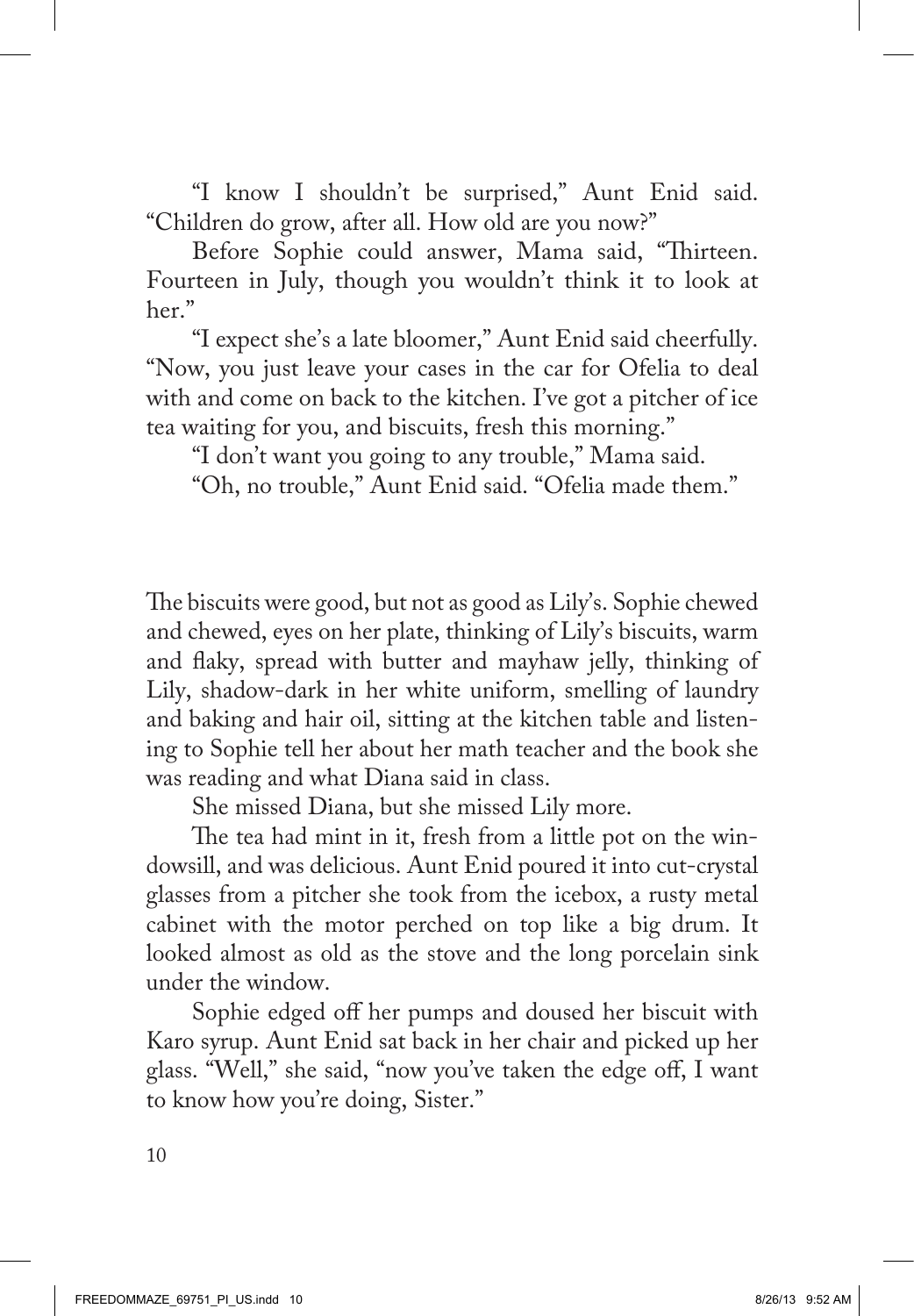Mama's mouth tightened. "As well as can be expected, under the circumstances."

Sophie winced at the chill in her voice, but Aunt Enid just laughed. "Lord, Sister, you know that tone doesn't work on me. Now, tell me about this job you've gone and taken. A secretary, of all things! Didn't that fancy lawyer of yours get enough from Randall to keep you and Sophie comfortable?"

Clearly, Aunt Enid had her own way of dealing with Mama. Mama sighed. "I can't complain. Randall's taking care of the mortgage and Sophie's tuition. But between paying Lily and Sam and Sophie needing piano lessons and uniforms and new glasses every whipstitch, some months I hardly know how to make ends meet. A secretary's salary just doesn't cover it all. So I've decided to sell the house, rent a little place in town, and take an accounting course at Soule College so I can be a CPA and make some real money."

Sophie noticed that Mama didn't mention that her bridge friends had stopped inviting her over or that she spent nearly all her evenings in the city. She hadn't mentioned those reasons for moving into town to Sophie, either.

Aunt Enid took a sip of tea. "I see. And what about Sophie's schooling?"

"That's a worry," Mama admitted. "Randall's been complaining about how expensive private school is, but I just can't see my way clear to sending her to public school. No daughter of mine is going to sit in the same classroom with little Negro children, no matter what the Supreme Court says. It's not natural."

"Of course not," Aunt Enid said. "The very idea."

Mama buttered a biscuit. "I'm going to send her to St. Mary's."

"St. Mary's!" Aunt Enid set her glass down with a snap. "That's a Catholic school!"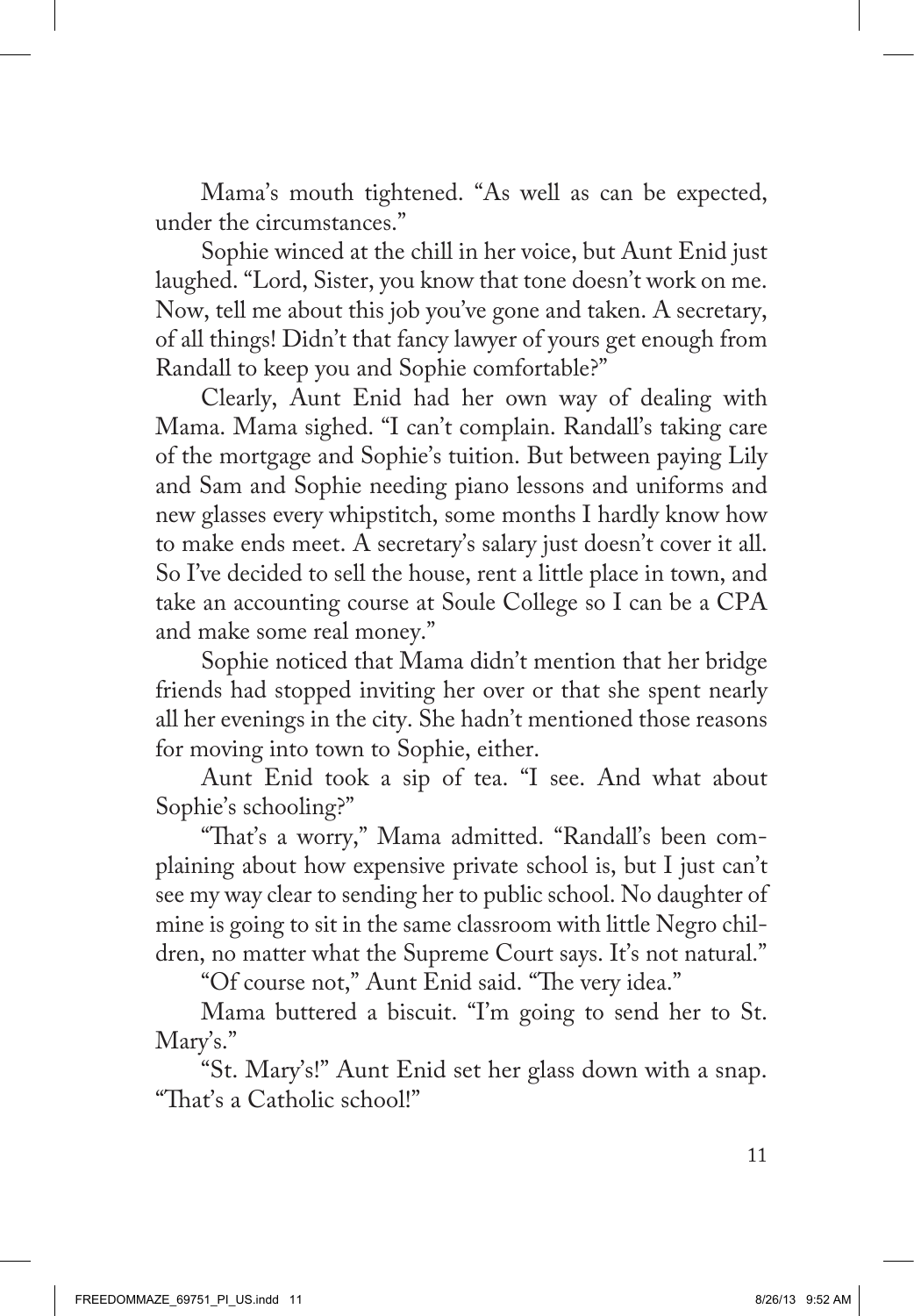Mama shrugged. "What if it is? There's no danger of enforced desegregation, and the fees are very reasonable. And I've heard that the education's excellent."

Aunt Enid raised her eyebrows. "Have you? Oh, I'm not going to say a word—she's your child, and I'm not one to stick my nose into other folks' business. Just don't you let Mama get wind of it. You know how she feels about Catholics."

There was an uncomfortable silence, during which Sophie saw that Mama and Aunt Enid looked more alike than she'd thought.

The icebox kicked on with a rattle and began to hum loudly. Aunt Enid cleared her throat. "Well. It's a long drive from New Orleans, Sister. Why don't you go lie down on your bed for a spell while Miss Sophie and I get reacquainted?"

Mama nodded crisply. "I believe I will. Sophie, sit up straight. And comb your hair before supper. You look like something the cat dragged in."

When she was gone, Aunt Enid poured the last of the tea into Sophie's glass. "Now, what shall we talk about, Sophie Fairchild Martineau?"

Making conversation, Mama always said, was the art of asking questions. But the only question Sophie could think of was "What's wrong with Catholics?" which would probably start things off on the wrong foot.

Aunt Enid smiled at her kindly. "I expect you're shy. I was shy at your age. Do you like to read?"

Sophie didn't like being told she was shy, even though it was true. "Yes," she said firmly. "As a matter of fact, I like to read very much."

"Good. I have plenty of books here, although I doubt your Mama would consider most of them suitable for a young lady. Have you ever read Dickens?"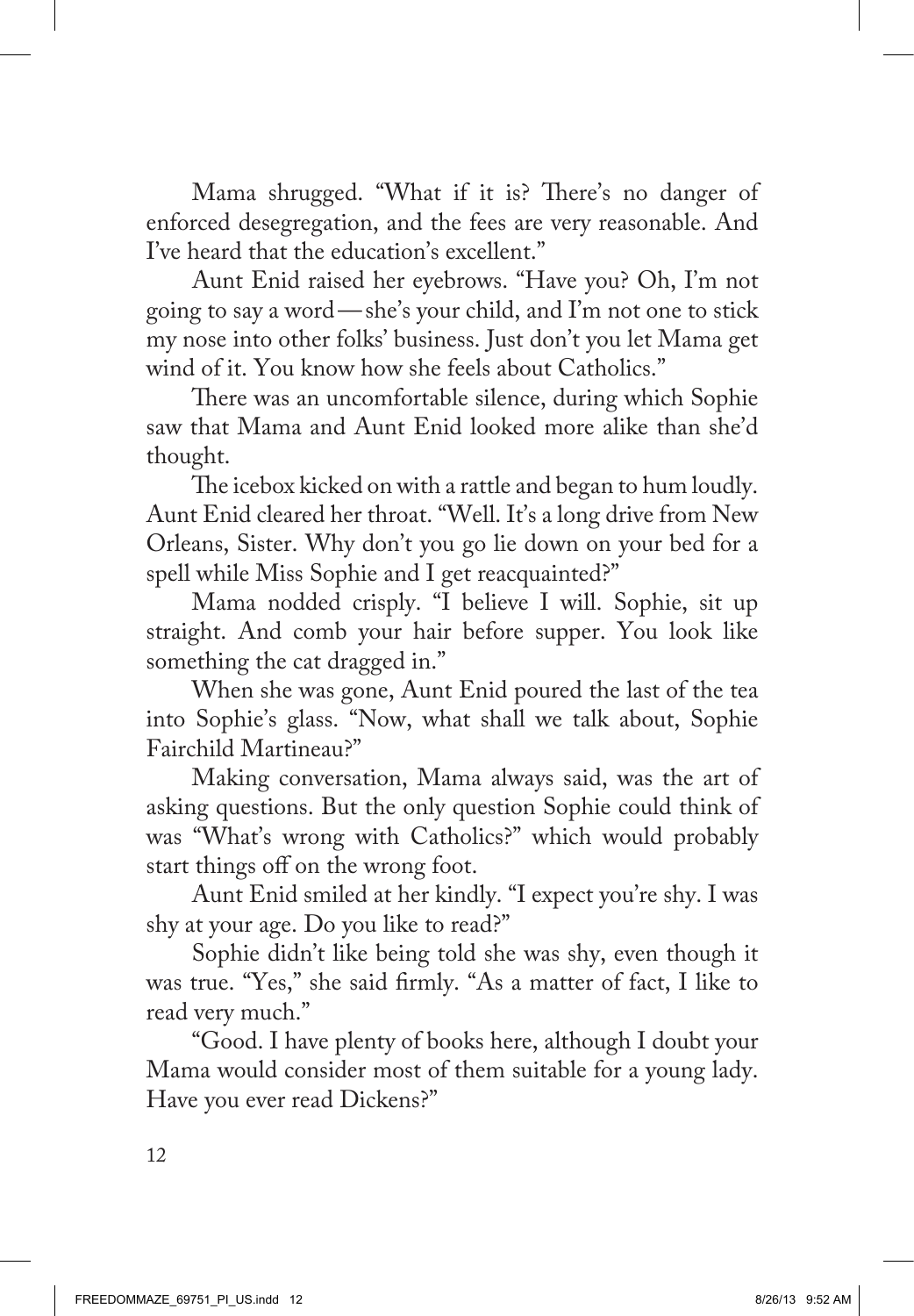"We read *Great Expectations* in school." "Did you like it?" "Yes, ma'am." "Do you play chess, by any chance?"

"No, ma'am."

"Pity. I like a nice game of chess. Maybe I'll teach you. Now. Do you want to see the garden first, or your room?"

She sounded very hopeful about the garden, but Sophie's head was beginning to spin with all the changes of subject. "My room, please, ma'am. If it's not too much trouble."

First she had to get her shoes back on. Since her heels were rubbed raw, this wasn't easy. Aunt Enid got her a couple of Band-Aids, thankfully without comment, then led Sophie outside and up the stairs to the back gallery.

"Oak Cottage was built by Creoles," she said, "back in 17-something—your grandmother will know. French plantation houses don't have inside stairs. Your room's down there"—pointing down the gallery—"overlooking the garden. It was my room when I was a girl. I'm on the other side now, next to your grandmama."

A faint, silvery tinkle sounded inside the house. Aunt Enid looked flustered.

"That's Mama now. Where's Ofelia got to? I told her to get the cases, but she should have been in to make Mama's coffee by now." She hesitated. "Sophie, you go in and tell your grandmama it'll be up directly. Go on. She doesn't bite."

Sophie wasn't at all sure of that. Mama always said that Grandmama was a Great Lady, which Papa said meant Grandmama liked telling folks where to sit and spit. Sophie remembered when Grandmama had made her girl (not Ofelia. A funny name. Asia—that was it.) scrub Sophie's feet with a bristle brush after she'd been running around outside in her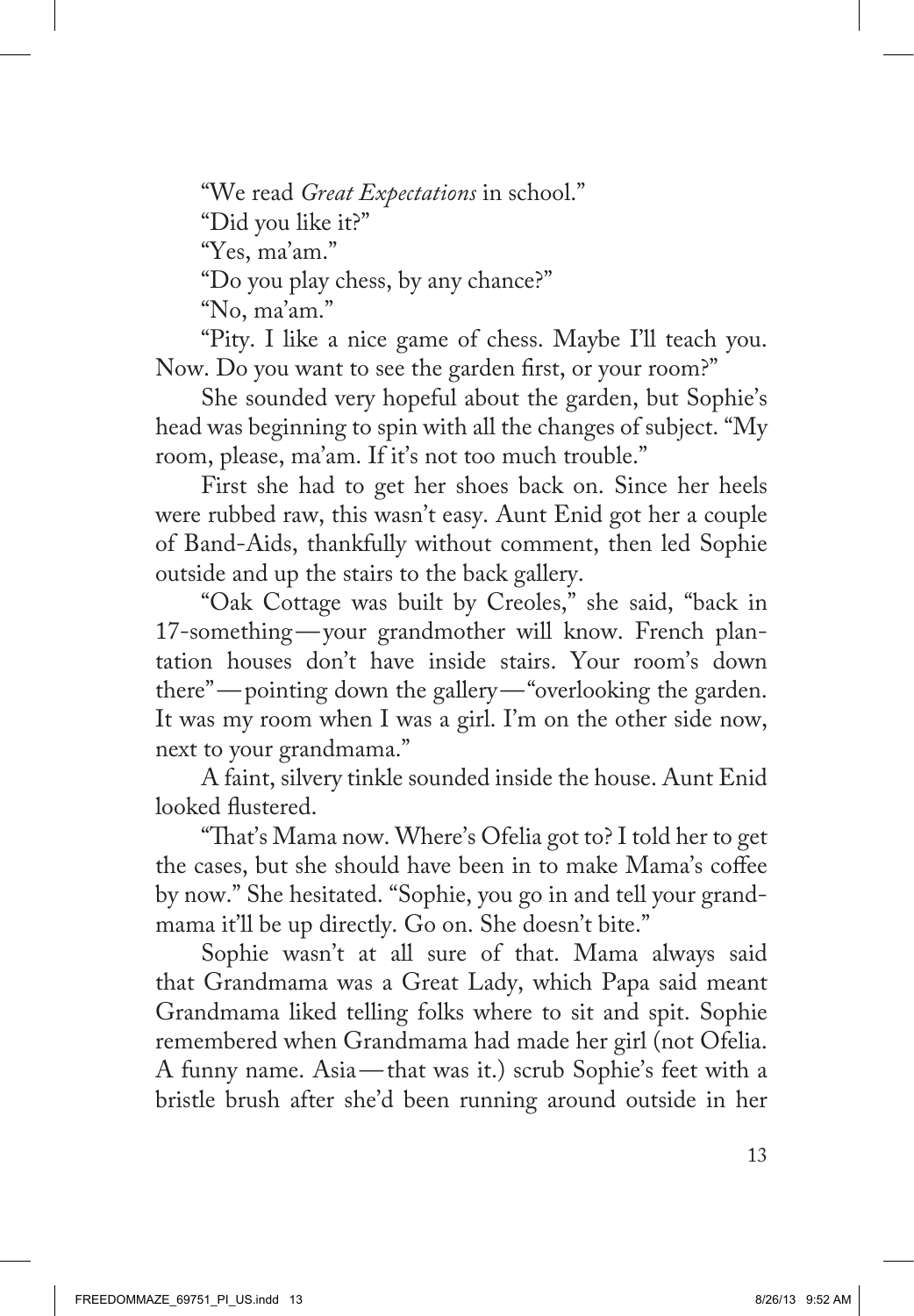bare feet. She remembered the story Grandmama had told her, too, about a little girl who'd gotten ringworm in her big toe and had to have her foot cut off. It was a stupid story, but the way Grandmama had told it gave Sophie nightmares. She could still hear that gentle, sweet voice saying, "And you know what they had to do? They had to cut it off with a saw. And the little girl never danced again."

The last thing on earth Sophie wanted was to see Grandmama alone, but she knew an order when she heard one.

All the bedrooms in Oak Cottage opened off the double parlor that took up the better part of the second floor. During the day, the gallery doors were shut to keep the heat out. Sophie opened a long French door and a pair of wooden shutters, then pushed through two sets of curtains. In the gloom, the sofas and chairs looked like the ghosts of furniture waiting for ghostly guests. The air smelled of roses.

Her eye caught a pale, slender shape in a shadowy corner.

She gasped and reminded herself that there was no such thing as ghosts. The tinkling sounded again, shrill and impatient, from the very corner where the pale shape hovered.

Sophie took a step forward. The shape came into focus, and she let out her breath: it was only a bunch of white roses in a silver vase.

Feeling foolish, Sophie marched straight to her grandmother's room and opened the door onto pitch darkness.

"Grandmama? It's Sophie. Aunt Enid said Ofelia would be along with your coffee directly."

"Sophia Fairchild Martineau." Grandmama's voice was low-pitched and gentle, just as Sophie remembered. "My only grandchild. I'd get up and greet you, dear, but I haven't put my foot to the floor for almost a year now. My great regret is that I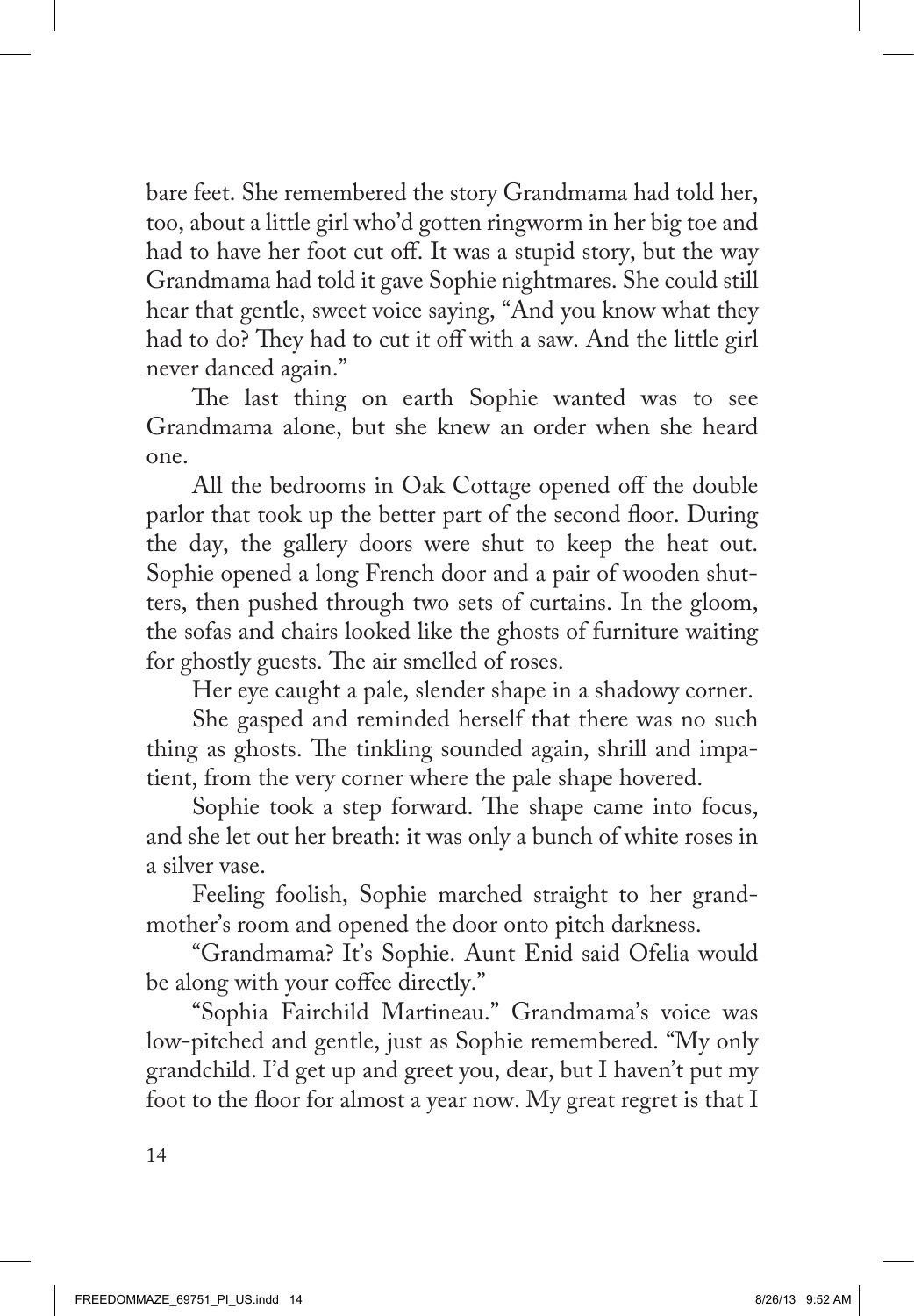can't get to church to hear the Lord's Word. But the Reverend D'Aubert drops by most Sunday afternoons, and that's a great comfort."

Sophie was trying to think of something to say when a colored woman pushed by her with a tray. Ignoring Sophie, she set the tray on the washstand, pulled back the heavy curtains, and jerked the shutters open with a brisk rattle, letting in the late sunlight and a drift of damp air.

Sophie stared. Grandmama's room looked more like those fancy antique shops on Royal Street Mama liked to poke around in than a person's bedroom. In addition to a massive armoire and a lady's dresser, a marble-topped washstand and a full-length pier mirror, the room was cluttered with incidental tables, side chairs, and embroidered footstools. Photographs in silver frames and assorted knickknacks crowded every flat surface, and paintings in gold frames covered every inch of wall space. Between the shuttered windows, a huge tester bed rose above the clutter like a royal barge with Grandmama sitting against a mound of pillows, clutching a silver handbell like she was fixing to throw it.

"I've been ringing for a good twenty minutes, Ofelia," she said, gently reproachful.

"Yes, ma'am." Ofelia poured coffee into a gold-rimmed cup, added hot milk from a pitcher, and put the cup into Grandmama's hand. "Here's your coffee, Miz Fairchild. You just visit with your little granddaughter here, and I'll be back with your supper in two licks."

She stumped out of the room, leaving Sophie alone with her grandmother.

"What are you doing all the way over there?" Grandmama beckoned irritably. "Come closer, so I can see you. Where's your dear mama?"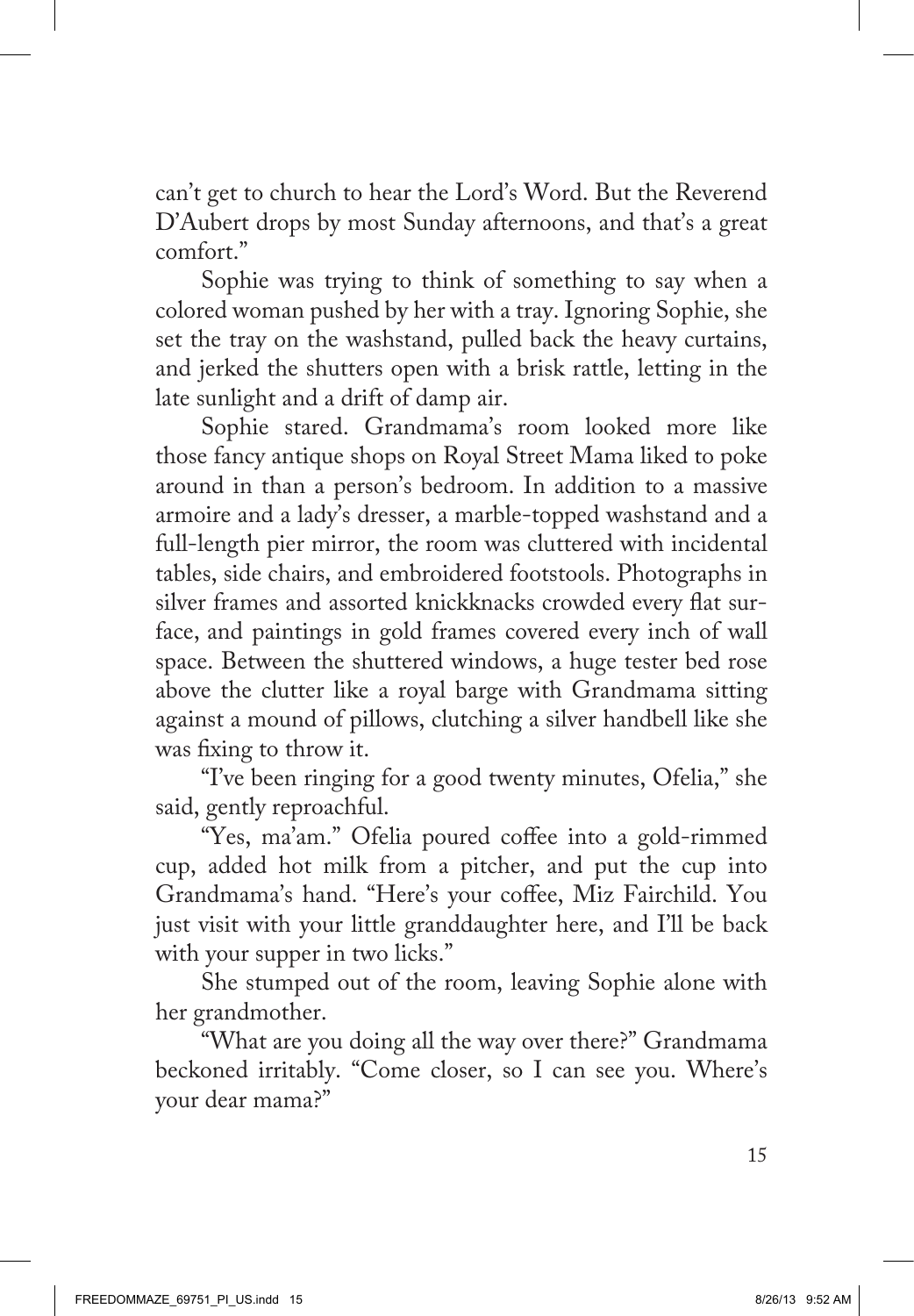Sophie negotiated a careful path over a footstool and around two straight-backed chairs and a spindly table covered with bright little boxes. "The snuff boxes!"

"I asked you a question, Sophia."

Sophie touched a blue-enameled lid, smooth and cool under her finger. "Mama's resting. It was a long drive from New Orleans."

"When I was a girl, it took two full days," Grandmama said. "Come here and let me look at you." Reluctantly, Sophie obeyed, standing uncomfortably while her grandmother's watery blue eyes moved over her face and hair like weightless fingers.

"I'm glad to see you favor the Fairchilds," Grandmama said at last. "Not the eyes or the chin, of course. But you have your dear grandfather's hair, and the Fairchild nose." She sighed. "I must say, they looked better on him. It's a pity about the spectacles, but I suppose they can't be helped." She took a sip of coffee. "Do you do fancywork, dear?"

Sophie shook her head. Mama had tried to teach her embroidery once. It had not gone well. "No, ma'am."

"In my day, young ladies had accomplishments. I will teach you to tat, just as I did your dear mama, so you can start laying up some linens for your hope chest." She turned her head toward the window. "I do believe I have had enough company for today. You may go away now, Sophia."

Sophie curtsied and went.

Tatting. What *was* tatting, anyway? Sophie imagined herself sitting among the cups and spindly tables day after long, hot day, tatting under the direction of that gentle, impatient voice. She'd go crazy, she just knew it. She'd start throwing knickknacks, and Grandmama would send her back to New Orleans. Where she would get in the way of Mama's househunting and schoolwork and be a burden.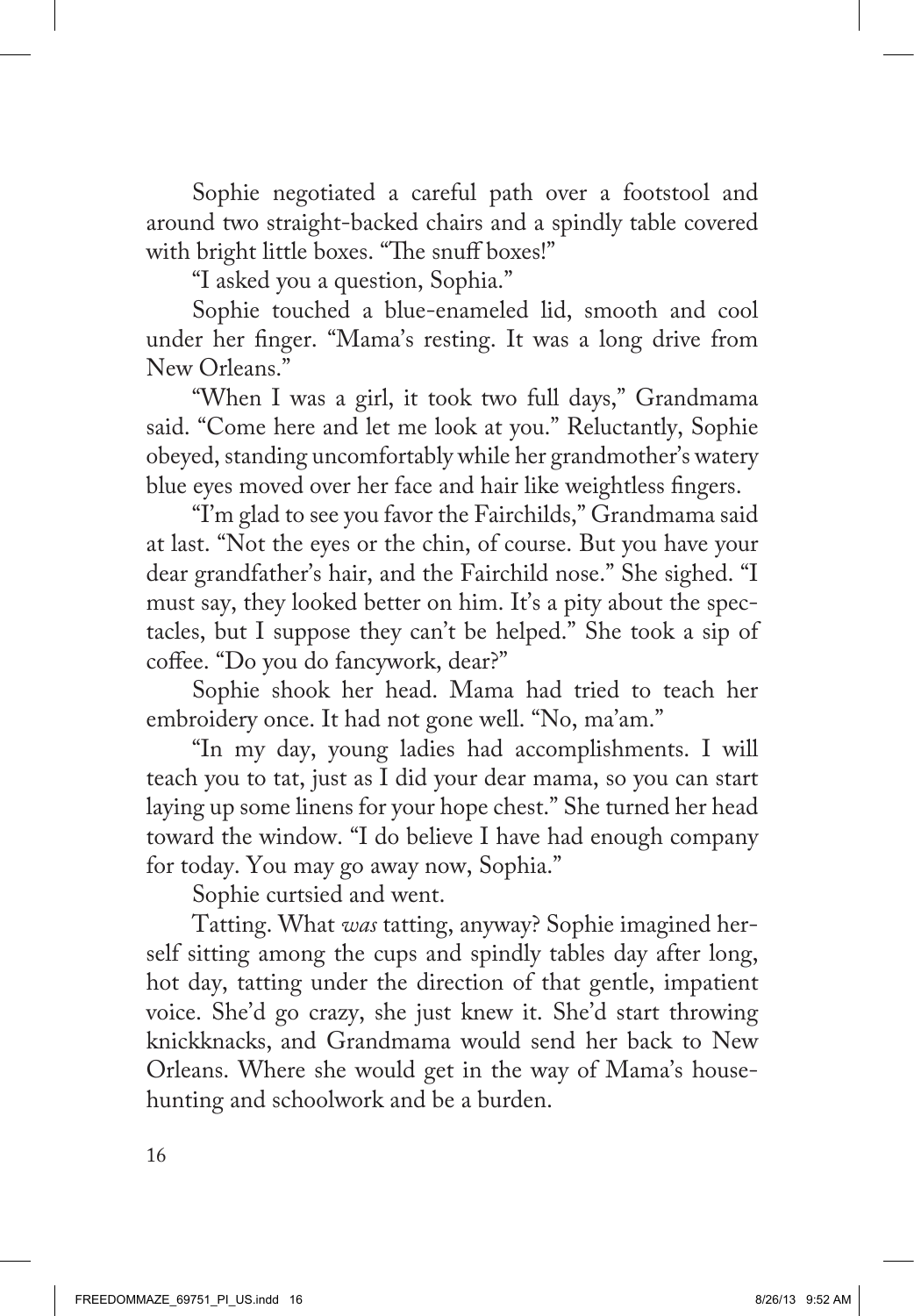As she crossed the parlor, she heard Mama calling her from her bedroom.

"Yes, Mama?"

"Come in here. I want to have a little talk with you."

Mama had folded back the shutters and was sitting by the open window in a rocker. Her shoes were off, her stockinged feet were propped on a needlepoint footstool, and her eyes were closed. "Come here, darling, and sit by me."

The closest seat was the cushioned bench of a mirrored vanity. Sophie sat down, trying to keep her back straight.

"Your Aunt Enid has a green thumb," Mama said. "She has her church work to keep her busy, and Mama, of course, but that garden is her pride and joy. She always did like making mud pies."

"What about worms?" Sophie hated worms.

"She loves them." Mama hated worms, too. She gave a comic shudder, turned to share the joke, and then the inevitable happened. "Oh, Sophie," she said. "What have you done?"

From long experience, Sophie knew that answering "I took off my stockings because I was hot" would lead to a speech about disobedience and ingratitude, followed by a freezing silence until Mama got over her disappointment. But then, so would any other answer.

"Sophia!" Mama's voice sharpened. "Do you hear me?"

Sudden, furious tears blurred the sunlight into an unbearable glare. "I hear you." Sophie knew she should stop right there, but she couldn't. "I know you work like a slave to buy me stockings and things, and then I don't appreciate them. I slouch and I mumble and my hair is a disgrace and I don't have any manners and you're very, very disappointed in me."

Mama's dark amber eyes opened wide with shock. "I'm surprised at you, Sophia Martineau, speaking to me in that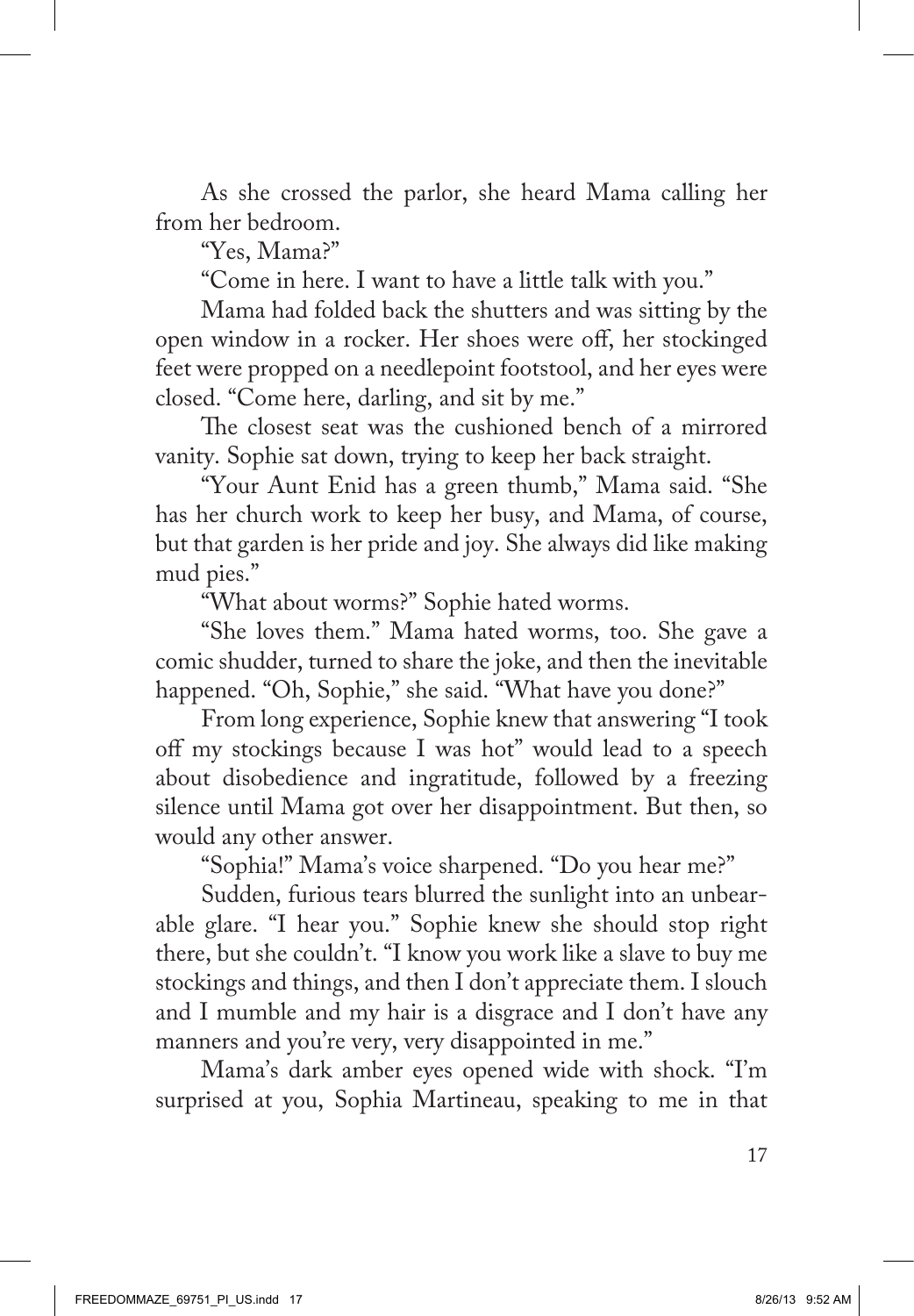tone of voice. How many times must I tell you that irony is not attractive in a young lady?"

"I guess I'm not a young lady," Sophie said thickly and stumbled out of the room with her mother's voice following her, calling her to come back, right this minute, before she was sorry.

There were three doors at the end of the back gallery. The first one she tried led into a bathroom, the second was locked. Sophie jerked open the third door, slammed it behind her, sat down on the floor, and cried.

It didn't last long. Sophie never cried long—there wasn't any use in it. "Go on, honey, and have a nice cry now," Lily always said when Sophie brought home a disappointing report card. "It'll do you the world of good." But the report card never changed, no matter how many tears she shed over it, and neither would Mama.

Sophie wiped her face and glasses on her skirt. She couldn't see in the gloom, and the air smelled damp and slightly sour, like musty paper. Sophie pulled off the torturous pumps, padded over to a window, folded back the shutters, raised the sash, and turned to see where she'd be sleeping all summer.

It could have been worse. Next to Grandmama's room, the furniture was downright sparse—just a rocker and an armoire and a writing-desk and a bookcase stuffed with old books. The walls were papered with faded cabbage roses, and the bed was white iron, with a mint green chenille spread. Beside it, a rickety nightstand held a painted tin lamp, a book, and an electric alarm clock. One of the windows had a seat built into it, just exactly the right size and shape for reading in.

It was like a room from a book, and very much the kind of room Sophie had always dreamed of having. It was the crowning misery of a miserable day that she was too unhappy